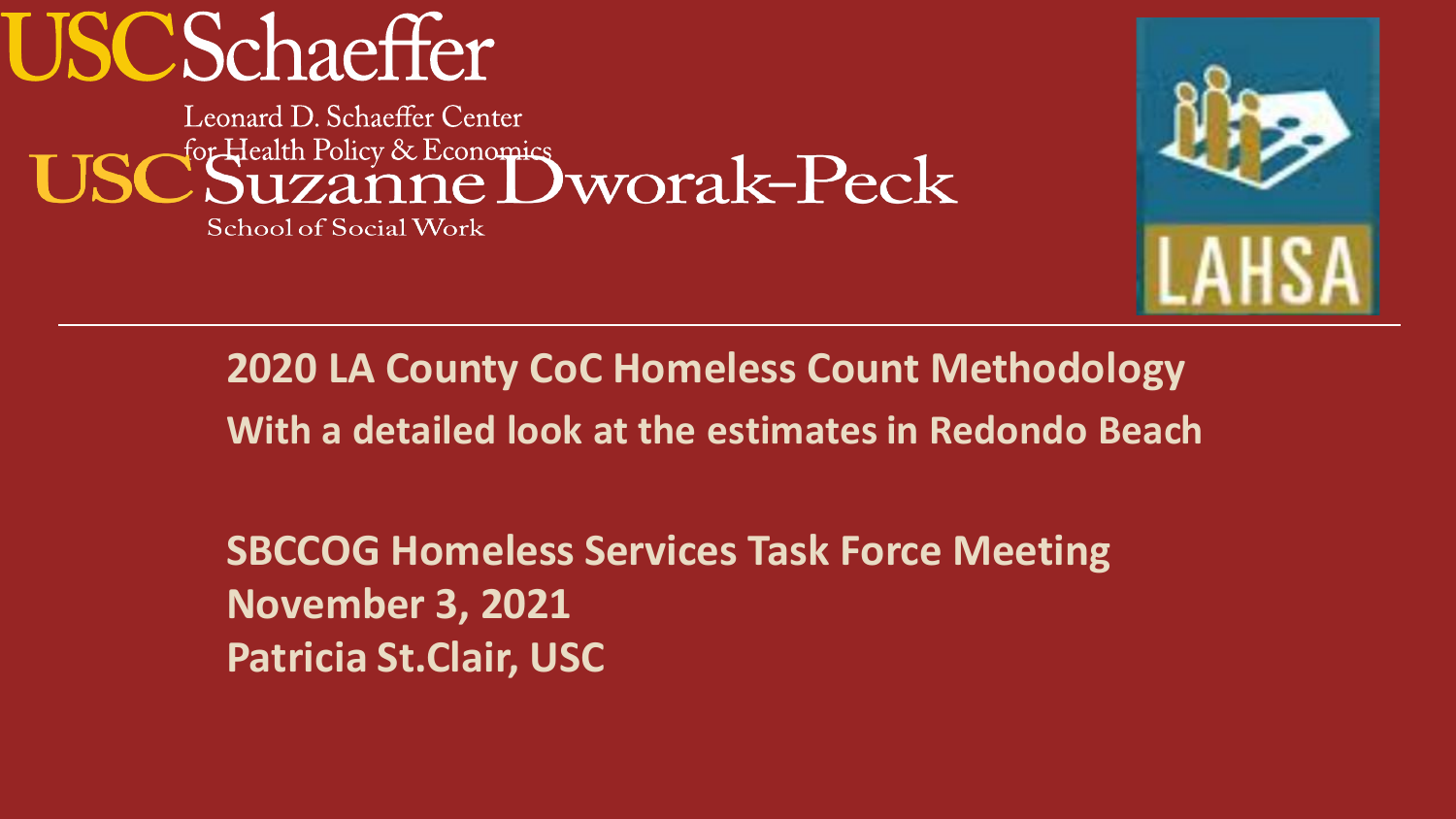### Components of the LA CoC Homeless Count



### **3 Main components**

#### **1. Sheltered adults and youth (28%):**

- Housing inventory count
- Administrative data (HMIS)

#### **2. Unsheltered adults (68%):**

- Street count (visual tally)
- Demographic surveys

#### **3. Unsheltered youth (4%):**

• Survey-based count

HUD-approved methods, consistent across the LA CoC and over time

School of Social Work

2

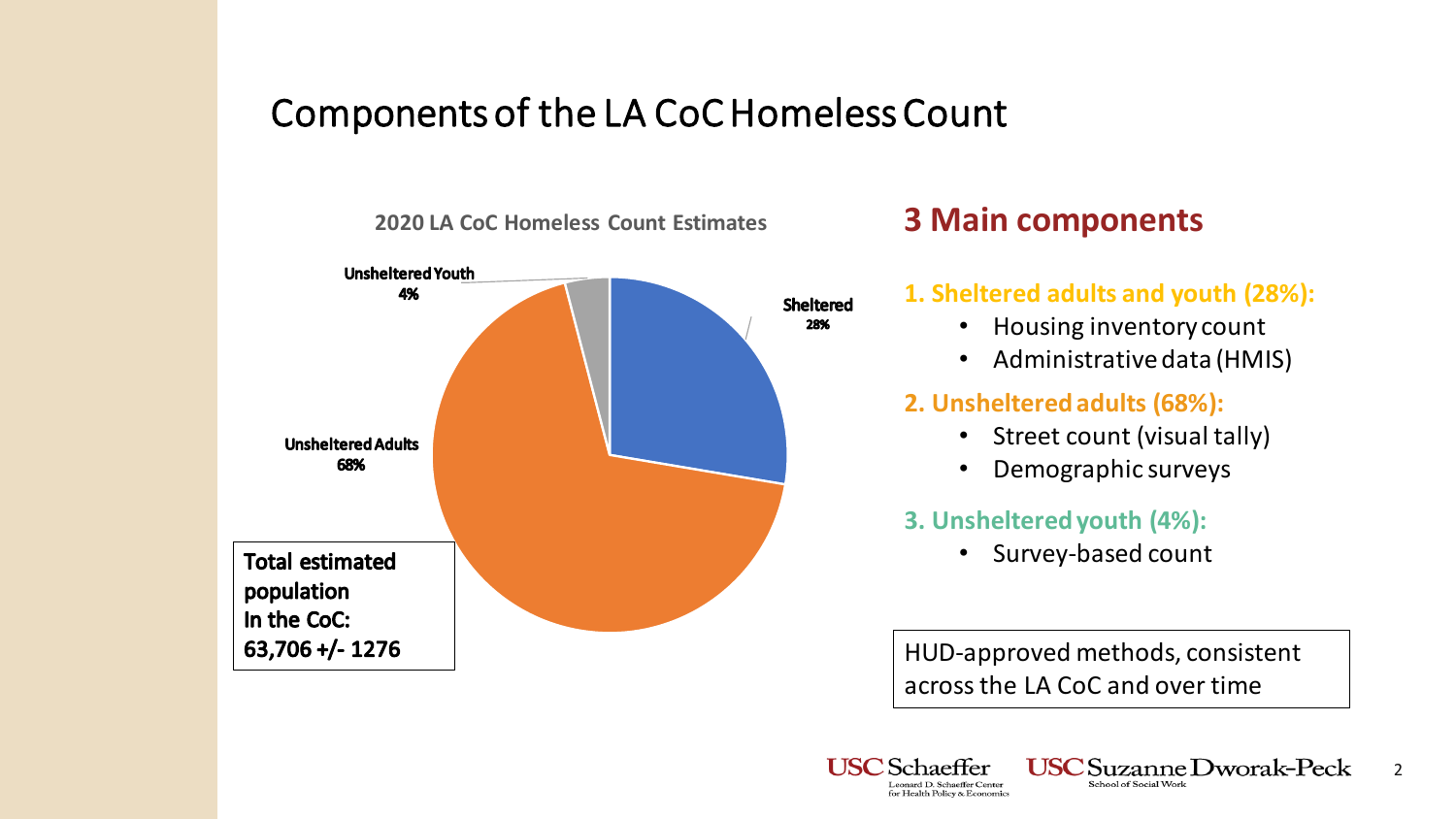

### Unsheltered adults

### • **Street count (visual tally) + Demographic surveys**



Over 8,000 volunteers cover **2163 Census Tracts** 

|                                            |      |             | Redondo      |
|--------------------------------------------|------|-------------|--------------|
| Summary of survey data collection   LA CoC |      | <b>SPA8</b> | <b>Beach</b> |
| # Census Tracts Covered                    | 374  | 30          |              |
| Total surveys                              | 6368 | 448         | 48           |
| Eligible de-duplicated surveys             | 4287 | 351         |              |





3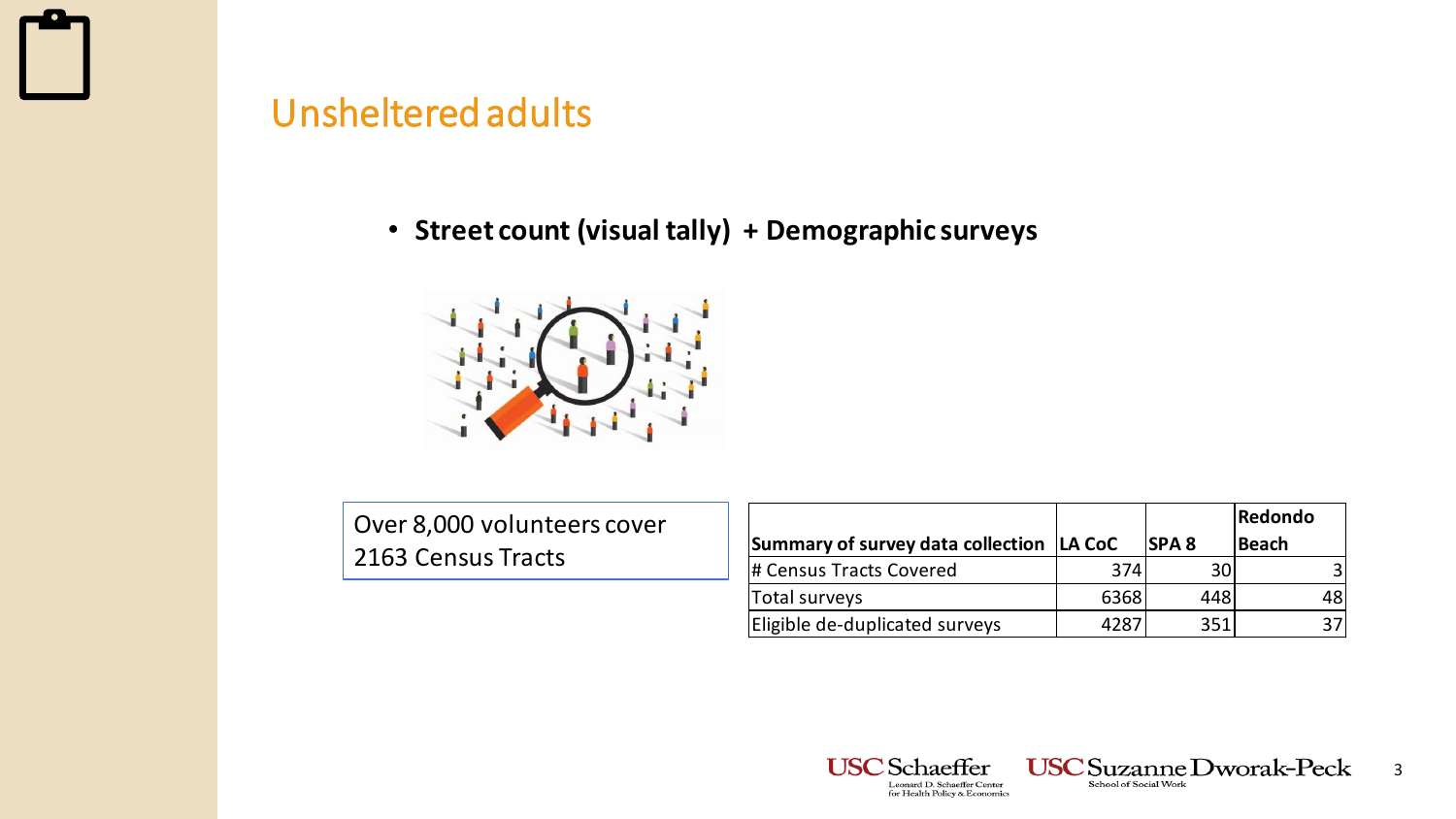### Unsheltered adults – street count

#### • **Over 8,000 Volunteers**

- Includes community members, neighborhood councils, homeless coalitions, service provider and LAHSA staff, outreach workers, special teams for transportation systems and areas where there are safety concerns
- All volunteers receive training on how to count and work in teams
- One 2021 local count in Hollywood sent two teams to each Census Tract and compared results, finding good agreement
- **Visual Tally of:**
	- Persons experiencing homelessness (individuals and families)
	- Cars, vans, RVs, tents, make-shift shelters (CVRTMs) when counting individuals not possible
- **Full enumeration**  Complete coverage of 2,163 Census Tracts over a period of 3 nights

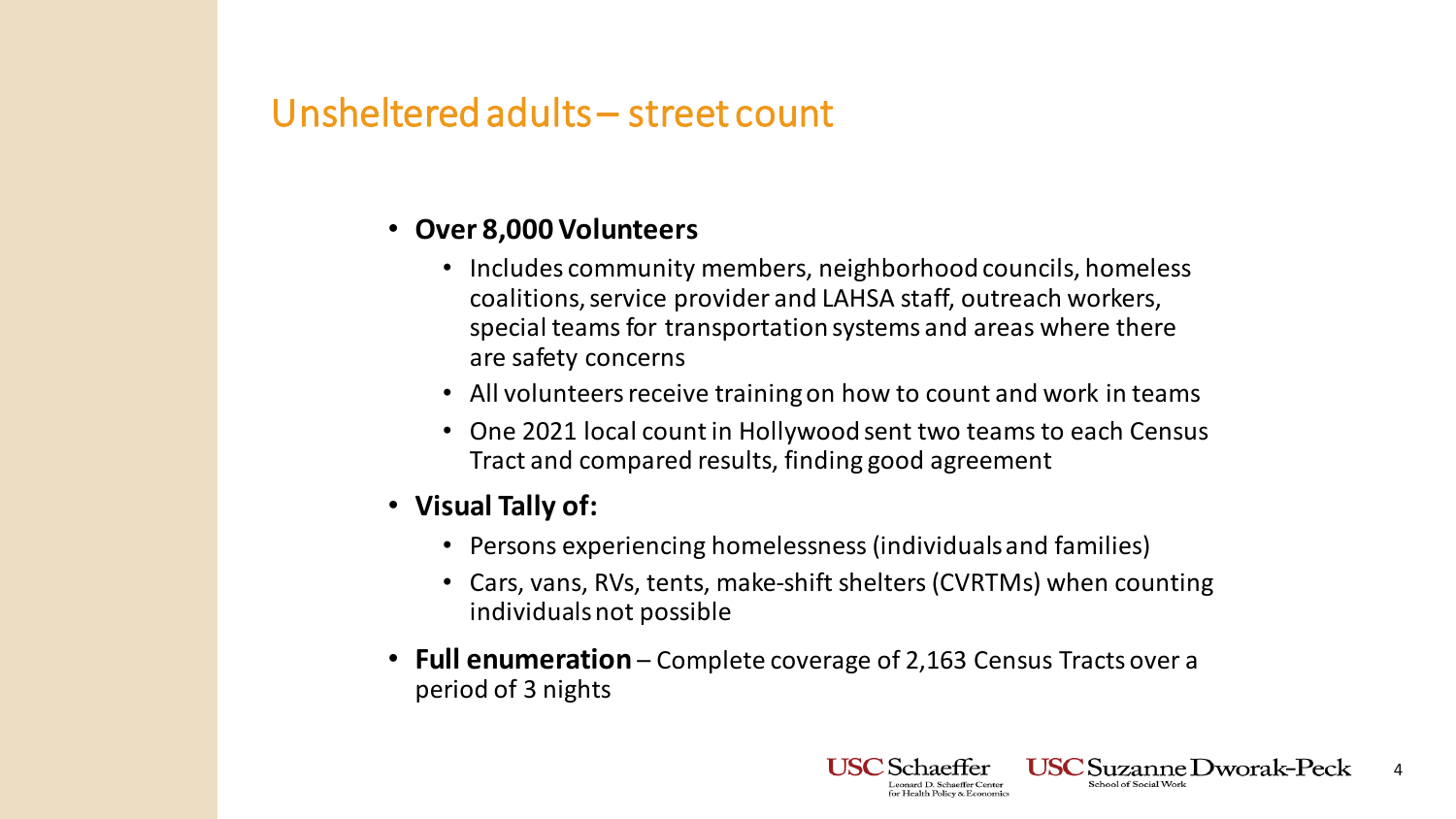### Unsheltered adults: Demographic survey

#### **Achieves 2 goals:**

- Provides estimates on average number of people found in cars, vans, RVs, tents, and make-shift shelters (CVRTMs) (i.e. the multiplier)
- Describes demographic characteristics of unsheltered population (e.g. how many men/women; veterans; age; etc.)

#### **Conducted in a stratified random sample of Census Tracts to represent the Coc and Service Planning Areas (SPAs)**

- Targets Census Tracts where people experiencing homelessness cluster
	- Based on hot spot planning with input from homeless service providers, neighborhood councils, homeless coalitions, law enforcement, outreach workers, and people with lived experience
	- Stratifies based on subpopulations, e.g., youth, families, people in vehicles and tents, and individuals outdoors
- "Non hot spots", i.e., places expected to have few or no people experiencing homelessness, are also sampled

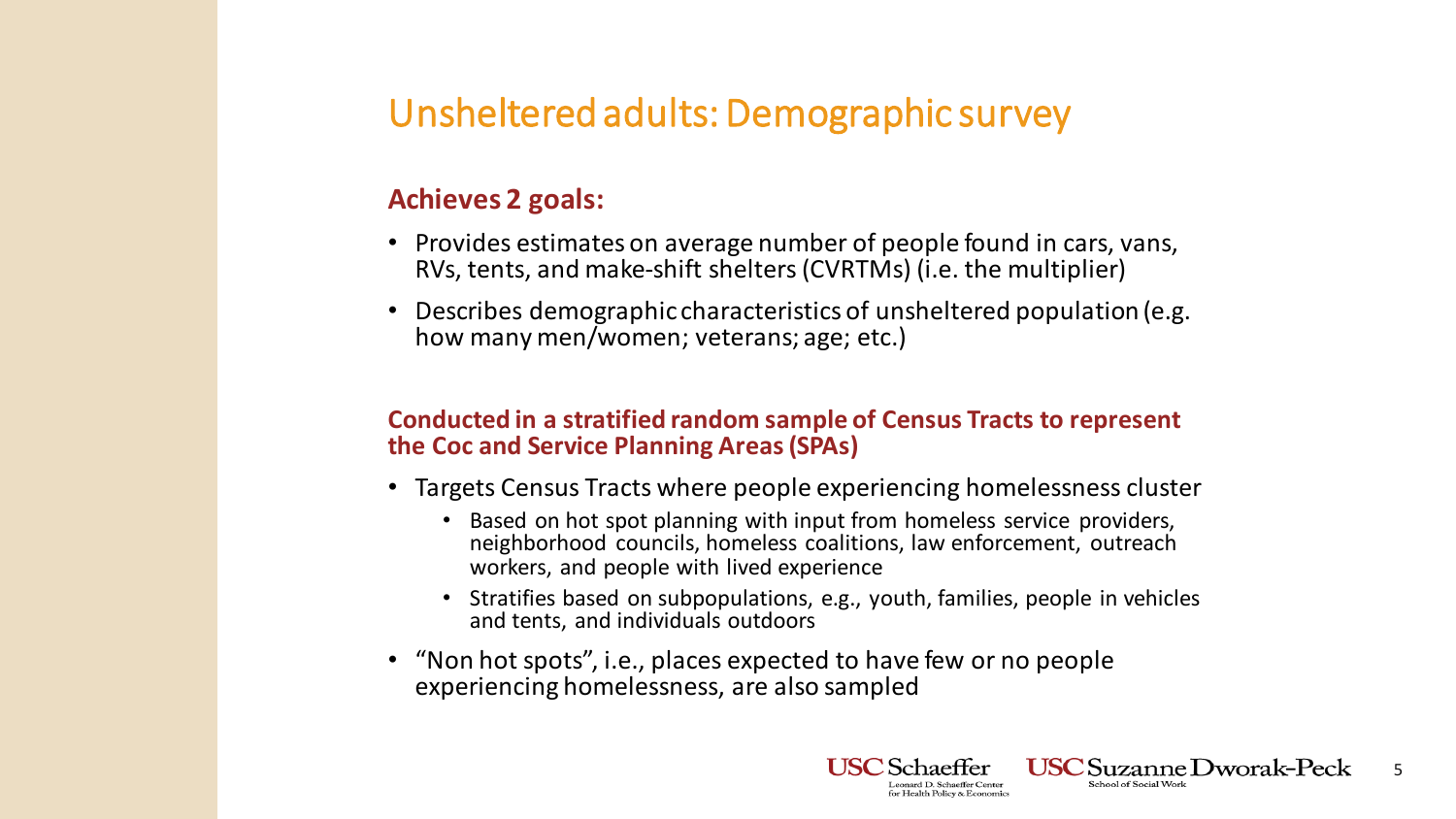### Estimating people in cars, vans, RVs, tents, and make-shift shelters (CVRTM)

#### **Information available**

- PIT count
	- Counts of cars, vans, RVs, tents, and make-shift shelters (CVRTM) observed by volunteers, by census tract split
- Demographic survey
	- Questions ask:
		- Where slept most of the last 30 days
		- Where slept last night
		- Household size (most individuals are a single person)
		- If slept in a CVRTM in the last 6 months, and if so, with how many people

#### **We multiply the PIT count by the average # of people slept with for each type of CVRTM**

• Example:

(Estimated people in cars) = (#cars) x (average #people in cars)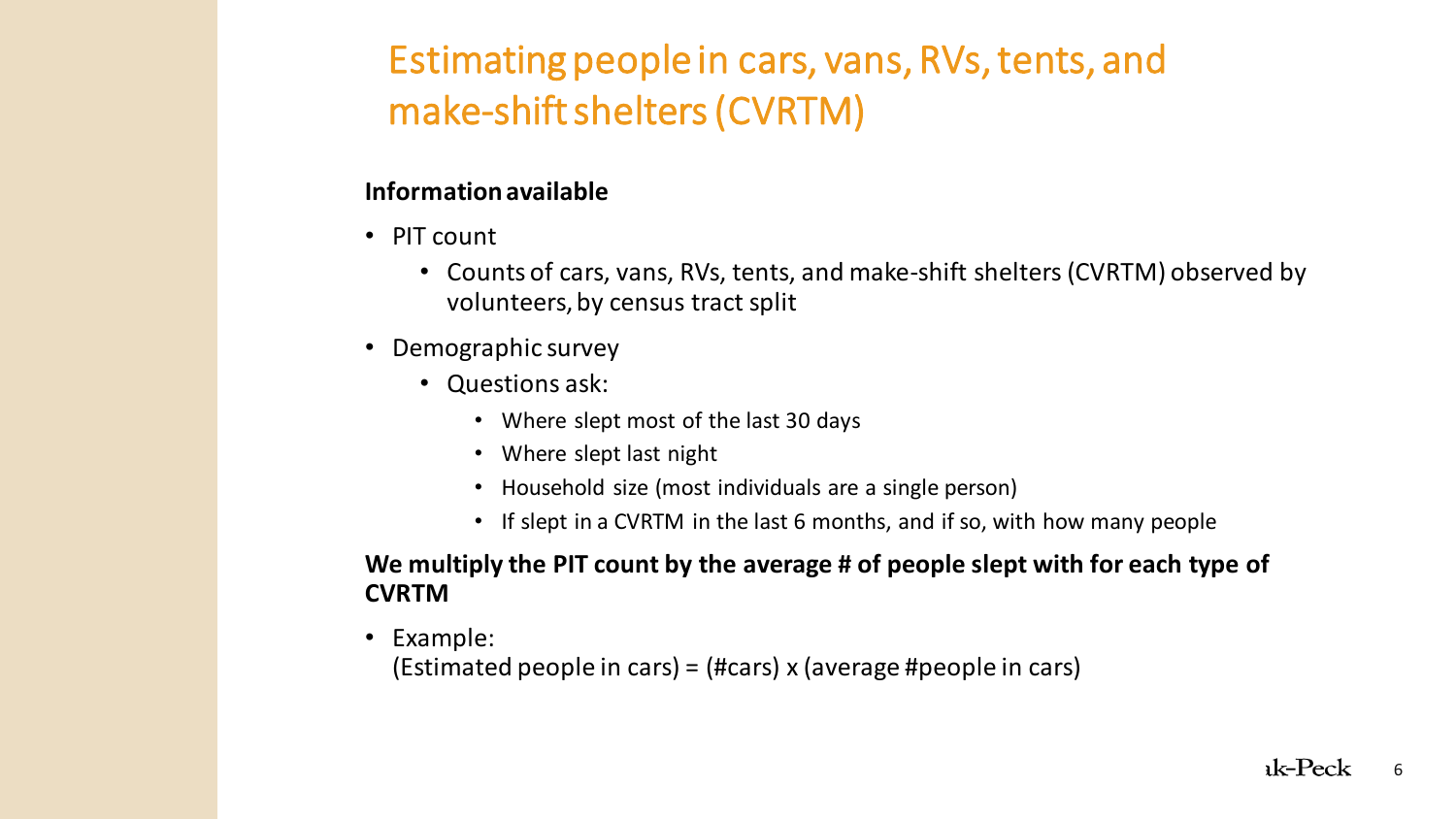### 2020 estimated counts of unsheltered adults in Redondo Beach

| <b>2020 Estimates for</b><br>Redondo Beach | <b>PIT Count</b><br>(Visual) | # People                     | <b>Standard</b> | <b>Total</b>     |                         |                    |
|--------------------------------------------|------------------------------|------------------------------|-----------------|------------------|-------------------------|--------------------|
|                                            |                              | estimated<br><b>Error of</b> |                 | <b>Estimated</b> | 95% Confidence Interval |                    |
|                                            |                              | per CVRTM                    | <b>Estimate</b> | People           | <b>Lower Bound</b>      | <b>Upper Bound</b> |
| <b>Cars</b>                                | 14                           | 1.35                         | 0.35            | 19               | 14.0                    | 28.7               |
| <b>Vans</b>                                | 29                           | 1.89                         | 0.62            | 55               | 29.0                    | 90.2               |
| RVs                                        | 18                           | 1.65                         | 0.32            | 30               | 18.6                    | 41.4               |
| Tents                                      |                              | 1.46                         | 0.45            | 3                | 2.0                     | 4.7                |
| <b>Make-Shift Shelter</b>                  | 10                           | 1.30                         | 0.20            | 13               | 10.0                    | 17.0               |
| <b>Total CVRTM</b>                         | 73                           | 1.64                         | 0.27            | 120              | 81.5                    | 158.5              |
| <i>Individuals</i>                         | 57                           | N/A                          | N/A             | 57               | 57.0                    | 57.0               |
| <b>Total Count</b>                         | <b>130</b>                   |                              |                 | 177              | 138.5                   | 215.5              |
|                                            |                              |                              |                 |                  |                         |                    |

**Note: the error columns are for the 95% confidence interval, that is , +/- 1.96 times the standard error. This means we are 95% certain that the true value lies between the lower and upper bounds.**

**The column labeled # People estimated per CVRTM shows the "multipliers". They are specific to SPA 8**